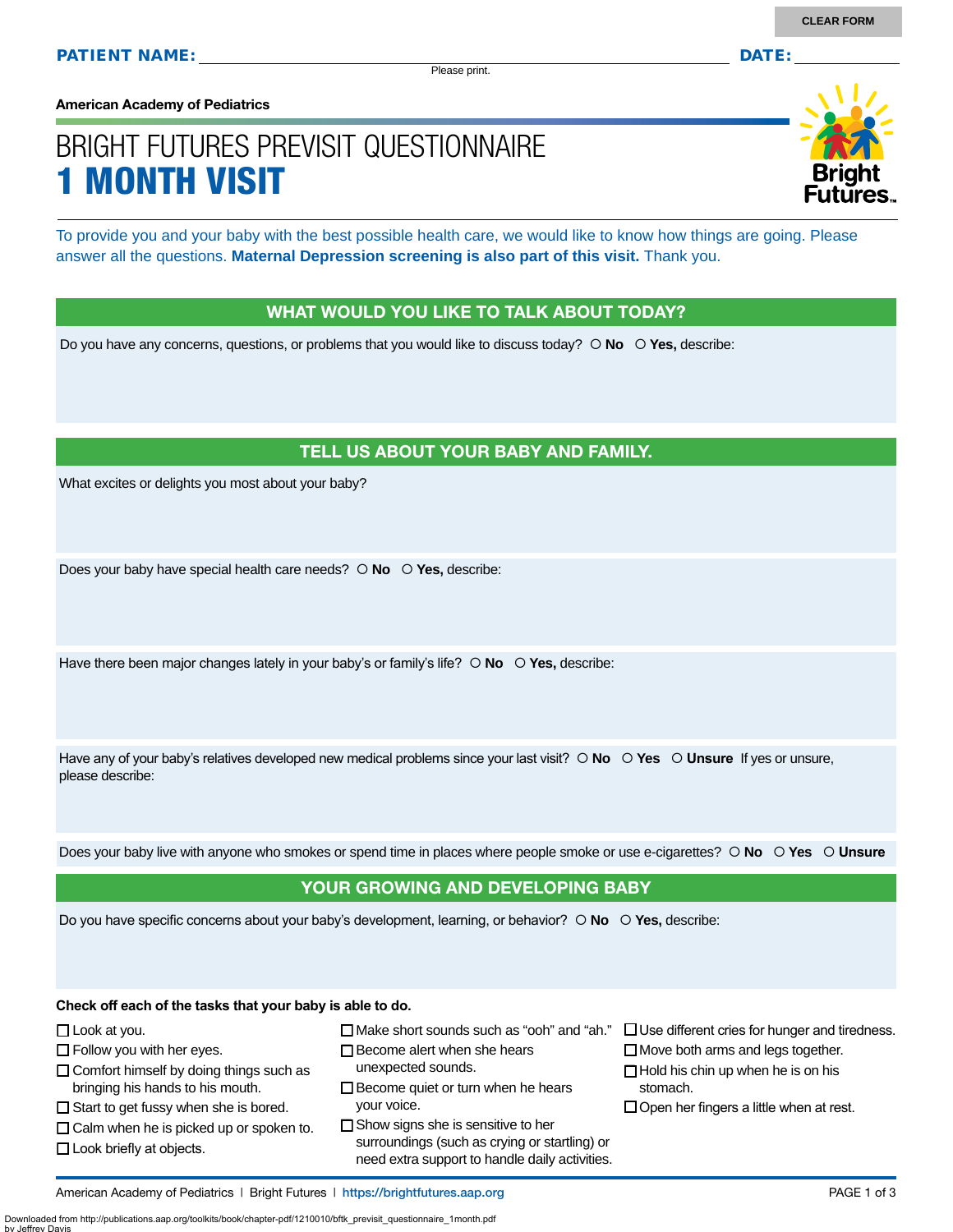## 1 MONTH VISIT

| <b>RISK ASSESSMENT</b> |                                                                                                                                                                                                         |               |                        |          |  |
|------------------------|---------------------------------------------------------------------------------------------------------------------------------------------------------------------------------------------------------|---------------|------------------------|----------|--|
| <b>Tuberculosis</b>    | Was your baby or any household member born in, or has he or she traveled to, a country<br>where tuberculosis is common (this includes countries in Africa, Asia, Latin America, and<br>Eastern Europe)? | $\bigcirc$ No | O Yes I                | O Unsure |  |
|                        | Has your baby had close contact with a person who has tuberculosis disease or who has<br>had a positive tuberculosis test result?                                                                       | $\bigcirc$ No | $\bigcirc$ Yes $\big $ | O Unsure |  |
|                        | Is your baby infected with HIV?                                                                                                                                                                         | $\circ$ No    | O Yes                  | O Unsure |  |
| <b>Vision</b>          | Do you have concerns about how your baby sees?                                                                                                                                                          | $\circ$ No    | Yes<br>O               | O Unsure |  |

#### ANTICIPATORY GUIDANCE

### How are things going for you, your baby, and your family?

#### YOUR FAMILY'S HEALTH AND WELL-BEING

| <b>Living Situation and Food Security</b>                                                                                             |      |            |        |
|---------------------------------------------------------------------------------------------------------------------------------------|------|------------|--------|
| Is permanent housing a worry for you?                                                                                                 |      |            | O Yes  |
| Do you have the things you need to take care of your baby, such as a crib, a car safety seat, and diapers?                            |      |            | $O$ No |
| Does your home have enough heat, hot water, and electricity?                                                                          |      | O Yes      | $O$ No |
| Do you have health insurance for yourself?                                                                                            |      | O Yes      | $O$ No |
| Within the past 12 months, were you ever worried whether your food would run out before you got money to buy more?                    |      | $O$ No     | O Yes  |
| Within the past 12 months, did the food you bought not last, and you did not have money to get more?                                  |      | O No       | O Yes  |
| Do you need help in finding community support services, such as WIC or food stamps?                                                   |      | $O$ No     | O Yes  |
| Have you had any problems with mold or dampness in your home?                                                                         |      | O No       | O Yes  |
| If your home has a basement, has it been checked for radon?                                                                           | O NA | O Yes      | $O$ No |
| Do you use pesticides inside or outside your home?                                                                                    |      | O No       | O Yes  |
| <b>Intimate Partner Violence</b>                                                                                                      |      |            |        |
| Do you always feel safe in your home?                                                                                                 |      | O Yes      | $O$ No |
| Has your partner, or another significant person in your life, ever hit, kicked, or shoved you, or physically hurt you<br>or the baby? |      | $\circ$ No | O Yes  |
| <b>Maternal Alcohol and Substance Use</b>                                                                                             |      |            |        |
| Does anyone in your household drink beer, wine, or liquor?                                                                            |      | $O$ No     | O Yes  |
| Do you or other family members use marijuana, cocaine, pain pills, narcotics, or other controlled substances?                         |      | $\circ$ No | O Yes  |
| <b>Family Support</b>                                                                                                                 |      |            |        |
| Do you feel comfortable returning to work or school after the baby's birth?                                                           |      | O Yes      | $O$ No |
| Have you made arrangements for child care?                                                                                            |      | O Yes      | O No   |

#### MOTHER'S HEALTH AND FAMILY RELATIONSHIPS

| Have you had a post-birth checkup?                                                             |      | O Yes | $\bigcirc$ No |
|------------------------------------------------------------------------------------------------|------|-------|---------------|
| Does your partner or do other family members help care for the baby and help around the house? |      | O Yes | $\circ$ No    |
| If you have older children, are they getting along with the baby?                              | O NA | O Yes | $O$ No        |

#### CARING FOR YOUR BABY

| Is your baby sleeping well?                                                                   | O Yes  | $O$ No |
|-----------------------------------------------------------------------------------------------|--------|--------|
| Does your baby use a pacifier?                                                                | O Yes  | $O$ No |
| Can you tell what your baby wants by how she cries?                                           | O Yes  | $O$ No |
| Are you able to calm your baby?                                                               | O Yes  | $O$ No |
| Is a TV, computer, tablet, or smartphone on in the background while your baby is in the room? | $O$ No | O Yes  |
| Do you put your baby on his tummy for short periods of time when he is awake and with you?    | O Yes  | O No   |

American Academy of Pediatrics | Bright Futures | https:/[/brightfutures.aap.org](https://brightfutures.aap.org/Pages/default.aspx) | Namerican Academy of Pediatrics | Bright Futures | https://brightfutures.aap.org Downloaded from http://publications.aap.org/toolkits/book/chapter-pdf/1210010/bftk\_previsit\_questionnaire\_1month.pdf

by Jeffrey D